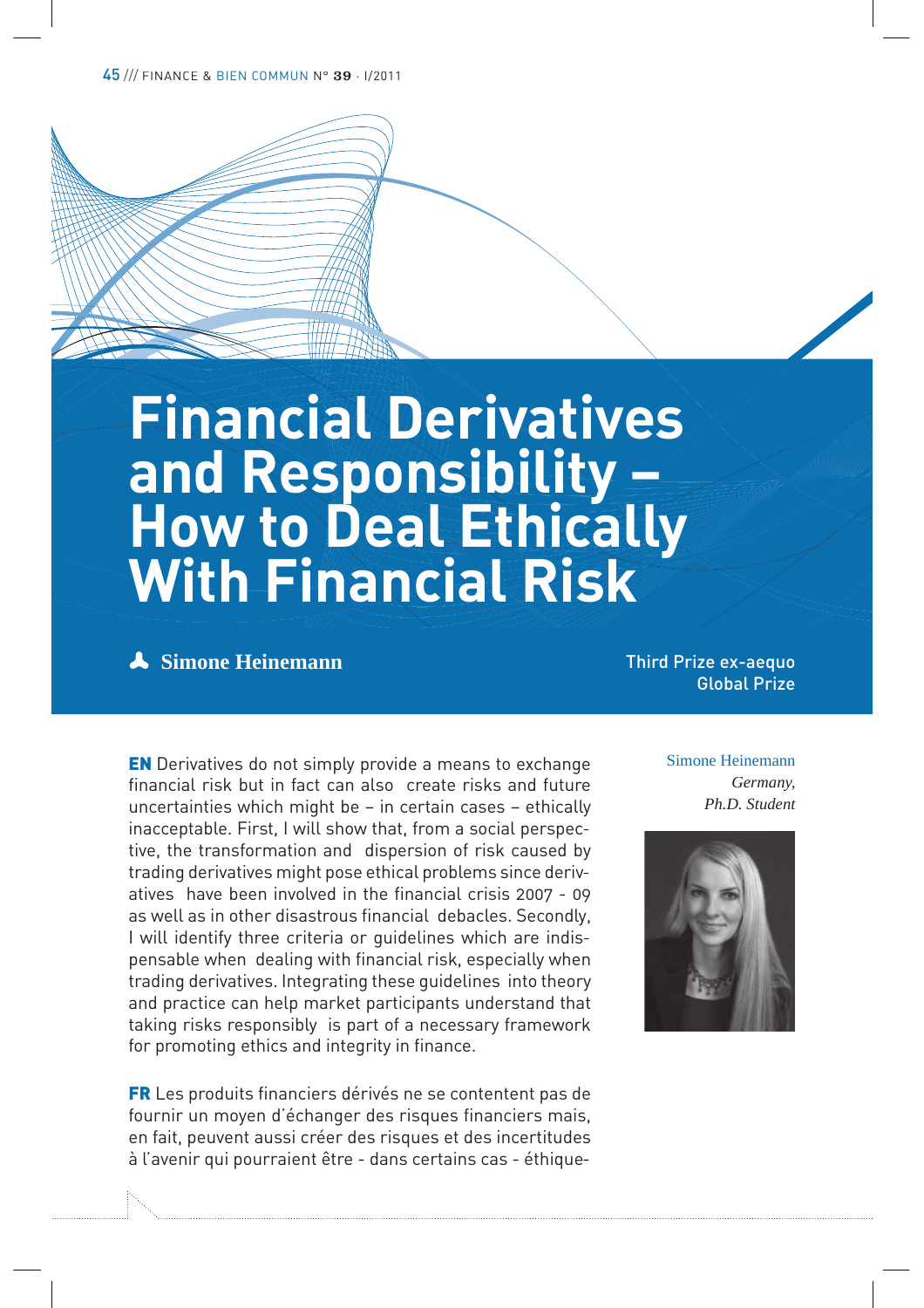ment inacceptables. Tout d'abord, je montrerai que, depuis une perspective sociale, la transformation et la dispersion des risques causées par la négociation des dérivés pourraient poser des problèmes éthiques puisque les dérivés ont été impliqués dans la crise financière de 2007-2009 ainsi que dans d'autres débâcles financières désastreuses. Deuxièmement, j'identifierai trois critères ou directives qui sont indispensables lorsqu'il s'agit de traiter des risques financiers, et en particulier quand on négocie des dérivés. L'intégration de ces directives dans la théorie et la pratique peut aider les acteurs du marché à comprendre que prendre des risques d'une manière responsable fait partie d'un cadre nécessaire pour promouvoir l'éthique et l'intégrité dans le secteur financier.

Comme la crise des subprimes l'a montré en 2007-8, les risques financiers pris individuellement par les parties impliquées peuvent également être associés à des coûts pour des parties autres que le seul créateur du risque – en dehors et au sein du système financier. Ces cas ont notamment une pertinence éthique : la création et la dispersion du risque financier peuvent potentiellement nuire aux traders ainsi qu'à la société dans son ensemble.

Nous devons nous demander quel niveau de risque global est éthiquement acceptable. Et nous devons être conscients que les risques pris au niveau individuel peuvent conduire à la matérialisation des coûts externes réduisant considérablement le bien-être humain.

Every day we make decisions that involve financial and economic risks. Which investment option should we choose? What kind of car insurance should we get? Should we save money or spend it right away? Risk can create opportunities. But it can also imply a possibility of loss which should be avoided whenever possible. Many of our financial decisions which involve risk are taken individually. In many of these cases the consequences, e.g. the gains as well as the losses, only affect the risk bearer himself. But, as the Subprime crisis 2007-8 has shown, financial risks taken by individual parties can also be associated with costs for parties other than the risk creator - outside and within the financial system. Such cases have particular ethical relevance: The creation and dispersion of financial risk can potentially harm traders as well as society as a whole.

One of the means for dispersing risk are financial derivatives. Derivatives are a particular kind of tradable contract. As the name suggests, their trade value is derived from the value of other assets, historically commodities but also corporate shares, currencies, interest rates, etc. Derivatives have often been said to have been involved in several financial debacles as the scandals of Barings Bank, Metallgesellschaft or the fall of LTCM for example. They are especially known for providing leverage. Through derivatives trading a whole range of different and complex products for managing financial risk has become available. Still, their impact on the aggregate level of risk society has to bear is unclear. This paper seeks to show that financial derivatives are an ethical matter. We have to ask ourselves which aggregate level of risk is ethically acceptable. And we have to be aware of the fact that the risks taken on the individual level can lead to the materialization of external costs which may drastically reduce human welfare. In this paper, I will pursue a normative investigation of risk-taking and present three guidelines for dealing ethically with financial risk.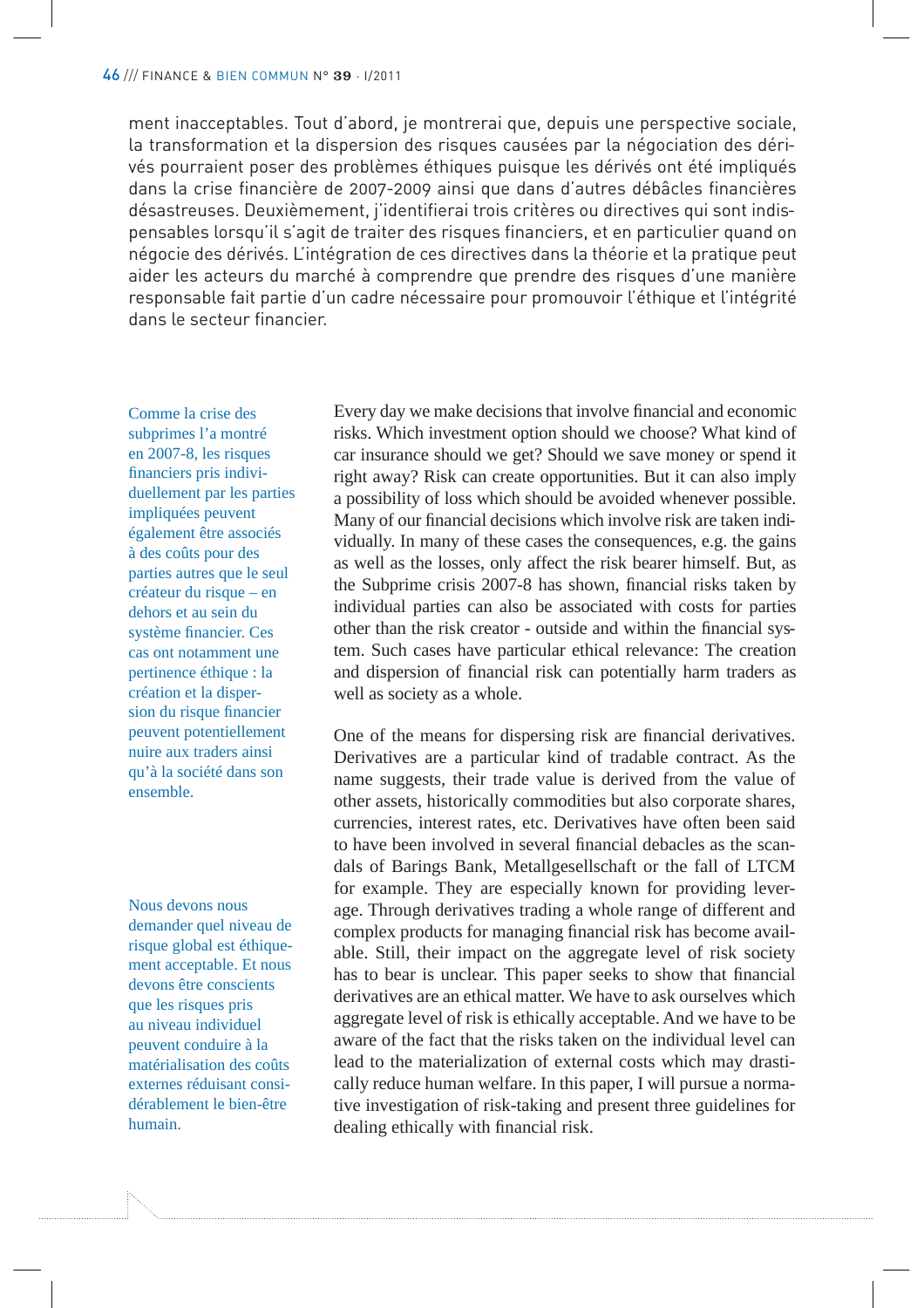# **What are Financial Derivatives?**

Four main forms of derivatives exist: futures, forwards, options and swaps. All of these instruments are traditionally defined as instruments which insure against, or transfer, risk. One of these basic types of derivatives, a forward, for example, is an agreement by two parties to engage in a financial transaction at a future (forward) point in time. An example of a forward might be an agreement for a farmer to sell ten sackfuls of potatoes to a merchant, six months from today, at a price agreed today, say 100 Euros, which is, let´s suppose for simplicity's sake, the market price of today. If the market price of the underlying commodity, potatoes, goes up during the following six months, the value of the contract decreases, since its owner, the farmer, would then have the essentially worthless right to sell his potatoes at a price lower than the market price. If the market price of potatoes decreases during the next six months, the value of the forward contract increases, since the forward would specify a higher price than the market price and the farmer could make a profit despite lower market prices. Thus, derivatives are at the same time instruments for managing, transferring and hedging against risks caused by possible fluctuations of the market value of the underlying asset: In case the market price of potatoes decreases, the farmer can sell his ten sackfuls at the agreed and higher price.

The other three basic types of derivative are similar to the forward contract just described in that they provide a means of trading risk: Futures contracts are standardized forwards which means that they can be exchange traded. The standardization makes it more likely that different parties can be matched up in the futures market, thereby increasing the liquidity of the market. An option gives the purchaser the option, or right, to either buy (call option) or sell (put option) the underlying asset at a specified price either at the expiry date or within a given period. Swaps, which are much more recent financial instruments, are agreements to exchange, or swap, interest payments on loans (very often a floating rate and a fixed rate loan). These basic types of derivatives can be recombined as can be seen by financial constructions such as swaptions (a combination of options and swaps) and compound options (options on options).

#### **The immense growth of financial derivatives**

Derivatives based on physical products originated in the agricultural markets, covering everything from lemons to oil. They can be said to have originated 4,000 years ago.<sup>1</sup> Even today derivaAujourd'hui, la valeur notionnelle des dérivés sur le marché est estimée à plus de \$ 583 trillions – s'élevant à environ 100.000 dollars par personne sur la planète dans des contrats de produits dérivés.

<sup>1.</sup> Cp. Swan, E.J.: Building the Global Market. The Hague: Kluwer Law, 2000, p. 28.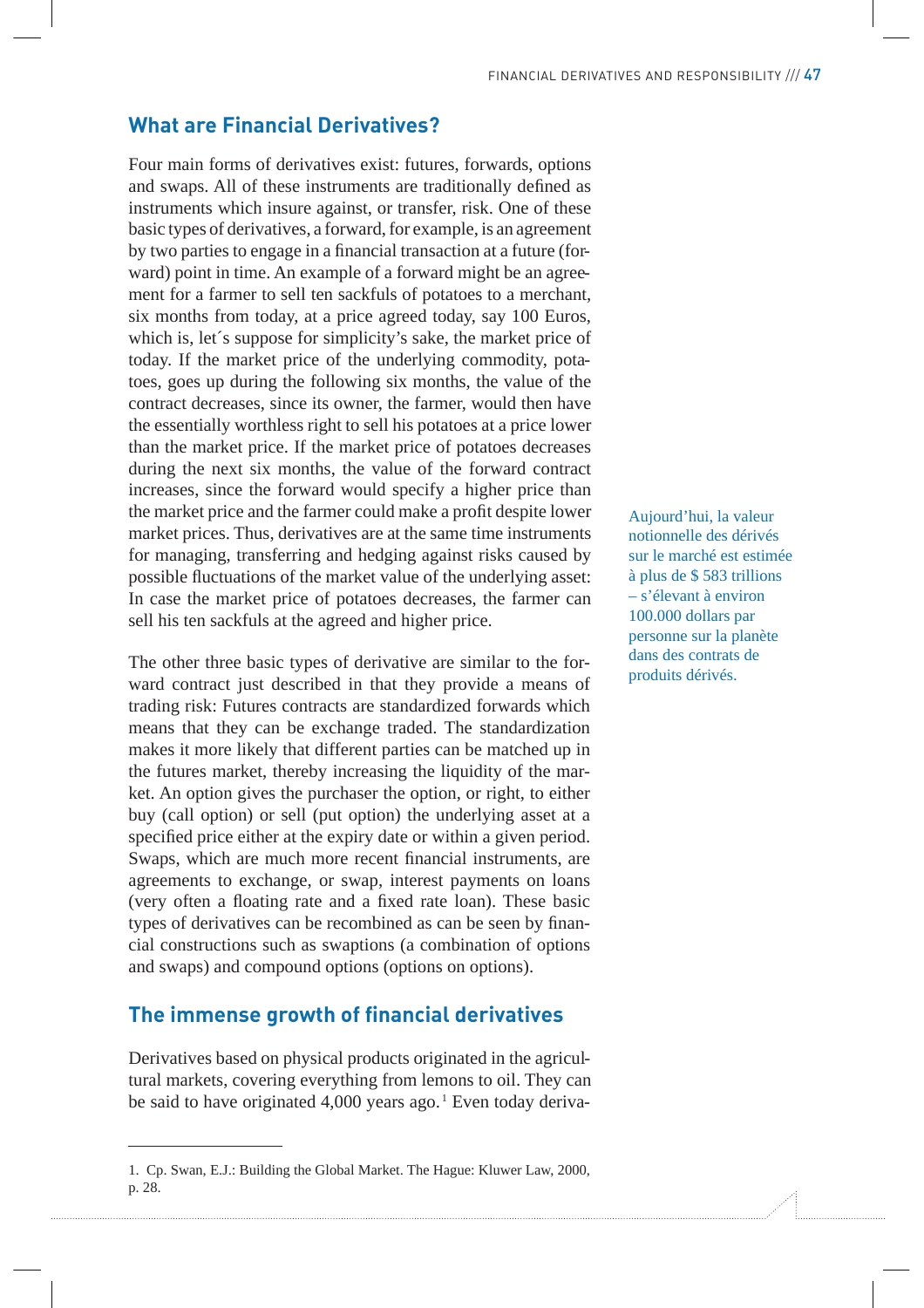Au cours des trente dernières années, il y a eu une croissance substantielle des produits financiers dérivés.

Aujourd'hui, la valeur notionnelle des dérivés sur le marché est estimée à plus de \$ 583 trillions - s'élevant à environ 100.000 dollars par personne sur la planète dans des contrats de produits dérivés.

La symptomatologie de la négociation de produits dérivés révèle qu'ils sont plutôt un problème éthique et pas seulement un problème économique ou mathématique.

Les produits financiers dérivés ne se contentent pas de fournir un moyen d'échanger des risques financiers mais, en fait, peuvent aussi créer des risques et des incertitudes à l'avenir qui pourraient être – dans certains cas – éthiquement inacceptables.

tives based on physical products remain crucial and important markets. Yet, within the last thirty years there was a substantial growth in financial derivatives, based for example on treasury bills and bonds. They have spread in form, with new contracts being invented constantly. The invention of derivatives made it possible for participants in the global financial market, ranging from international corporations with sophisticated financial operations to households with mortgages, to better cope with risk – be it the risk of changes in commodity or stock prices, exchange rates, interest rates or market liquidity. Since the 1970s the range of futures and options contracts trades around the world increased from a handful to a vast and increasing volume. New hedging possibilities opened up so that those who want to reduce the economic uncertainty surrounding them are allowed to do so at a market-determined price, whilst those who are better equipped and willing to bear certain risks have expanded opportunities. Today the derivatives market's notional value is estimated at over  $$583$  trillion<sup>2</sup> – amounting to about  $$100,000$ in derivatives contracts for every person on the planet. Such developments highlight the importance of understanding the risks inherent in derivatives as well as their effects on society.

#### **Why they are ethically relevant**

Economists in recent years have devoted an extraordinary amount of time and attention to the study of financial derivatives. Still, the symptomatology of derivatives trading reveals them to be rather an ethical, not just an economic or mathematical, problem. The article will try to illustrate the ethical problems posed by financial derivatives. The heart of the argument will be that derivatives do not simply provide a means to exchange financial risk but in fact can also create risks and future uncertainties which might be – in certain cases – ethically inacceptable. I will unfold this argument, and its implications, in two ways. First, I will tackle the question why we do and should care about derivatives. I will show that, from a social perspective, the transformation and dispersion of risk, caused intentionally by trading derivatives, might pose problems as derivatives have been involved in the current financial crisis as well as in other disastrous financial debacles. Second, I will identify three criteria or guidelines which are necessary when dealing with financial risk, especially when trading derivatives.

Thus far, the examination suggests that derivatives deals probably benefit traders. Derivatives make it possible to commoditize risk and hence to buy, sell, restructure and price risk. Thus,

<sup>2.</sup> Cp. Bank for International Settlements: Semiannual OTC Derivatives Statistics at End-June 2010. Amounts Outstanding of Over-the-Counter (OTC) Derivatives, http://www.bis.org/publ/otc\_hy1011.pdf (28.03.10).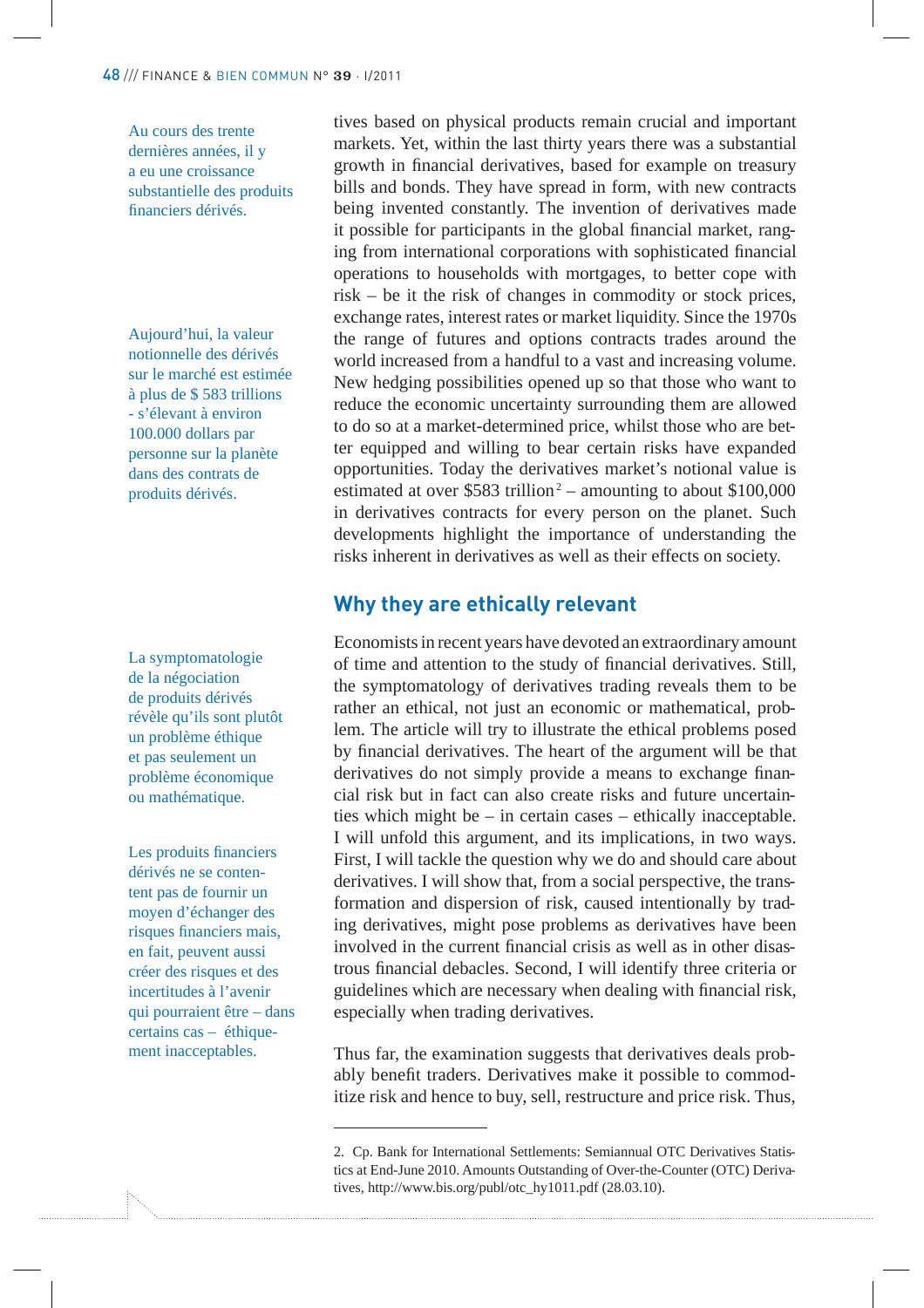derivatives change the way corporations and banks manage their business and make decisions on risk. In addition to that, derivatives are often a cheaper alternative to investing in the underlying asset. Their significance lies in the lower transaction cost as well as in the possibility of price arbitrage. Price arbitrage refers to the ability to trade on differences between the price of the derivative and the price of the underlying asset, or between prices in different markets. Hence, up to this point, we care about derivatives in a positive way because they serve at least the functions mentioned above. But this approach doesn't seem to be sufficient. For it is still questionable whether such trades benefit society as a whole. In order to go further and to work out why everyone should care about derivatives (even non-traders) it seems important to separate the private and social benefits of financial derivatives.

### **Private benefits and social costs?**

From a private perspective, it doesn't appear dubious at all that derivatives provide efficiency and benefit traders.<sup>3</sup> For individual parties, derivatives constitute a valuable means in dealing with risk. We can conclude that, within the microethical sphere<sup>4</sup>, emphasis is placed solely on the fact that derivatives always have two sides, a long one and a short one : Individual traders decide which position to take and which risk to manage. A counterparty enters into a contract in order to take over the risk the first party is not willing to bear or vice versa. Both parties act on their own behalf. And, at all times, the positions even out and for every winner there is a loser. To put it another way: trading in derivatives is a zero sum game: One derivatives trader's gain is necessarily balanced by another's loss. If derivatives trading were costless, the positions would just cancel each other out. Derivatives markets would move wealth around but neither increase nor decrease total wealth. But trading derivatives is not costless. Stout estimates (conservatively) that derivatives are costing investors, as a group, tens of billions of dollars.<sup>5</sup> Still, ex ante, both parties experience an efficiency gain which results from the fact that derivatives enable them to manage risk they might otherwise

Il semble important de séparer les bénéfices privés et sociaux des instruments financiers dérivés.

<sup>3.</sup> Efficiency for example through intense competition between intermediaries, providing greater transparency, liquidity and price information. It is in fact not always clear that derivatives benefit traders, see also Stout, Lynn A.: Insurance or Gambling? In: *Brookings Review 14*, 1 (Winter 1996), pp. 40 ff.

<sup>4.</sup> For further elaboration on the difference between microethics and macroethics and the importance of financial macroethics cp. Steigleder, Klaus: Ethics and Global Finance. Outline of a Macroethical Approach. In: Michael Boylan (ed.): The Morality and Global Justice Reader. Boulder, Co: Westview Press, 2011, p. 169-184.

<sup>5.</sup> Cp. Stout, Lynn A.: Insurance or Gambling? In: *Brookings Review 14*, 1 (Winter 1996), p. 41.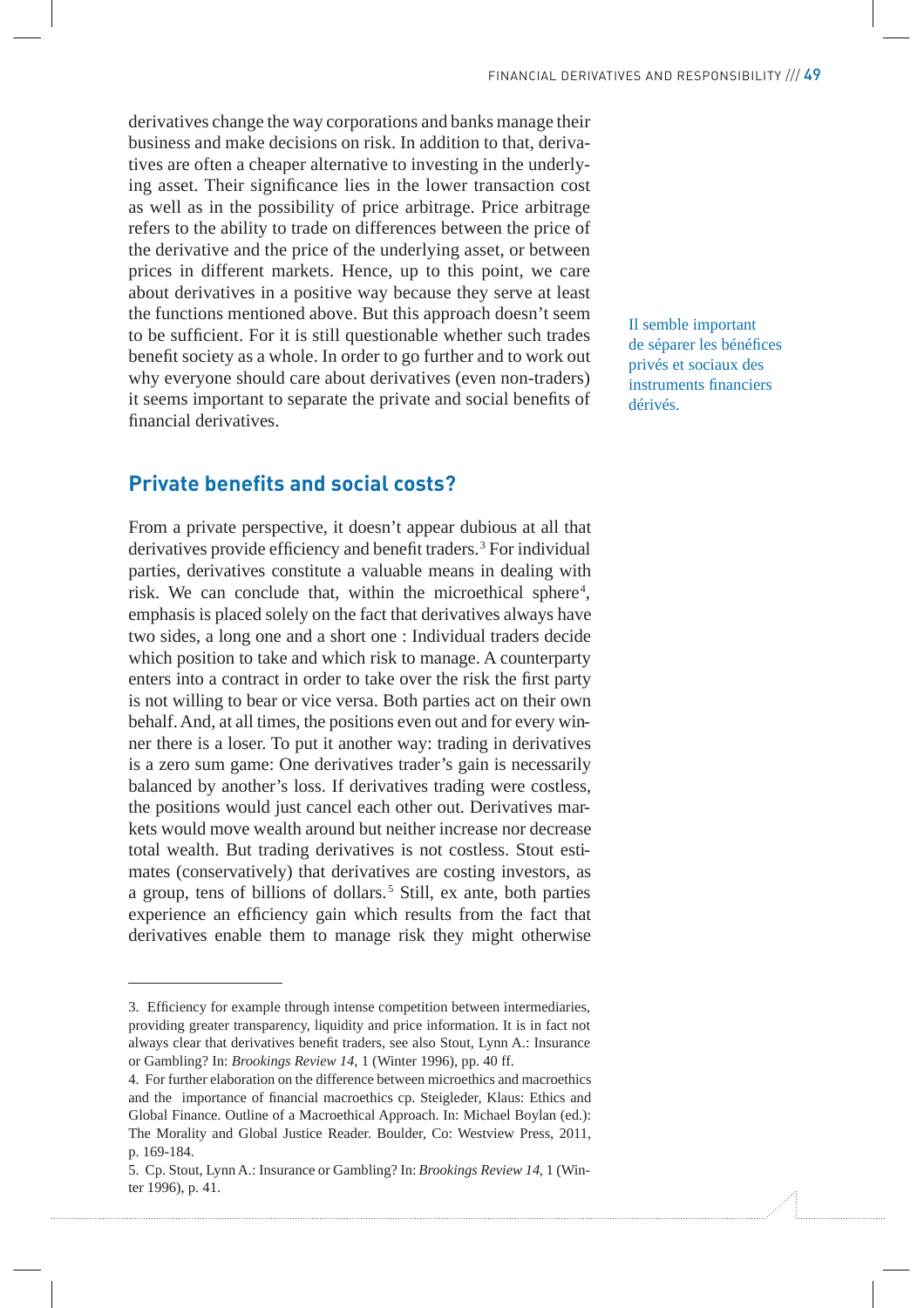have to bear. In this context, the ethical analysis of derivatives transactions focuses exclusively on the obligations or duties of people in financial contracting and fairness in market transaction, whereas ethical behavior is constituted primarily by the contractual relation in which one party agrees to assume certain duties – in return for some compensation, of course.

## **Transformation and re-Allocation of Risk**

From a social perspective, it is not as simple as that. As the International Monetary Fund (IMF) itself recognized already in 1994, although derivatives can be used effectively to reduce the risk borne by individual agents, they cannot reduce the overall risk in the system but rather can "only transform and re-allocate" risk.<sup>6</sup> At first sight, the transformation and re-allocation of risk may not pose a problem. However, if we take a look at the financial crisis of 2007/08, a flood of losses has been reported by banks, corporations, funds, state and local governments. The leading cause of the crisis which spread out across the globe was the transformation and re-allocation of risk, wherein the use of derivatives played a major role. A proliferation of further forms of derivatives took place, involving not only asset packaging but the breakdown of risk into smaller and smaller discrete units. RMBS and CMOs were designed to assemble large packages of loans and divide them into slices of obligations that are sold as having different risk and return characteristics. These instruments were aimed at dispersing risk so that risk would not have to be carried by the lender who made the loan but could be traded like a bond or share of stock among different financial investors. At the heart of these instruments lie a calculated analysis of risk and an attempt to divide it so that parties take the risks they want and lay off the ones they do not want.

#### **Systemic Risks and Costs**

The risks traders deal with on the micro-ethical level play a major role from a macro-ethical perspective. Individual traders try to seek security through calibrations of risk that will, one hopes, reduce their imagined losses or harms. But, if they are successful in predicting the unknown (and yet uncertain) future and make spectacular gains, they can also make spectacular losses, as various financial catastrophes illustrate. One may think, for instance, of the bond crisis in 1994. Just ahead of the crisis it was widely reported that George Soros had lost \$600 million speculating with derivatives against the yen. When the bond market crashed, concerns came up as many derivatives traders (mostly hedge funds)

La principale cause de la crise qui s'est propagée à travers le globe a été la transformation et la ré-allocation des risques où l'utilisation de produits dérivés a joué un rôle majeur.

<sup>6.</sup> IMF Survey, 21 February 1994: Banks And Derivatives Markets: A Challenge For Financial Policy.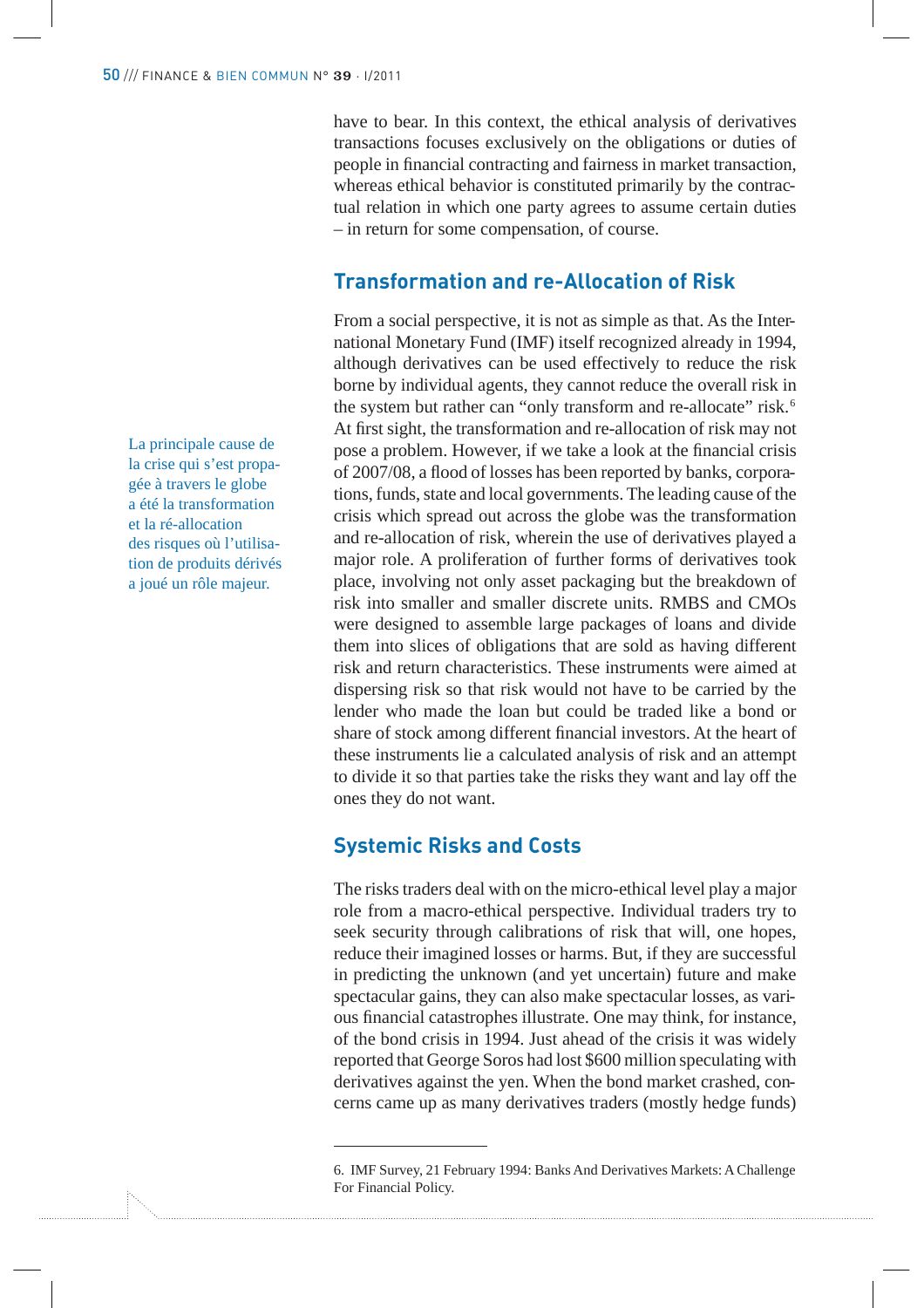suffered heavy losses. It was suspected that the traders could start to default on their bank loans and that they could spark a chain reaction affecting the whole financial system. From a systemic perspective, the risk transformed and transferred by individuals may threaten the whole financial infrastructure of the economy – interest rates, mortgage rates, the value of personal and corporate pensions. So called systemic risk may also heighten the possibility for large companies to go out of business. As the current financial crisis shows, even banks may not be "too big to fail" when confronted with systemic risk. As we have seen in the crisis of 2007/08 systemic risk can bring about a systemic shock that affects a considerable number of financial institutions or markets in a strong sense. The general well-functioning of the financial system may be impaired in the case of such an event which means that i. a. savings may not efficiently be channeled into investments and an extreme credit rationing in the real sector (credit crunch) may result. Possible consequences of systemic risks such as the increase of the unemployment rate and with that poverty and homelessness have been in the news since the beginning of the last financial crisis. Systemic risks are threats to the system as a whole which means that they differ from risks that menace specific households, firms, financial institutions or even markets. They can be catastrophic for an economy.

As leverage is a key component of systemic risk, derivatives may play their part in it. Derivative innovations made it possible to hedge risk, but they also made it possible to engage in highly leveraged speculation. In the boom preceding the financial crisis 2007/08, leverage increased massively along with the supply of illiquid high-risk derivatives. <sup>7</sup>

Derivatives also tend to strengthen linkages between market segments and institutions. With that, disruptions in one market are more likely to spill over to and affect other markets which may result in a domino effect. In addition to that, banks had a strong incentive to create products so complex that they could not be sold on exchanges at all. Eighty percent of derivatives are now sold over-the-counter in non-transparent private deals.<sup>8</sup> Concealing the risks that traders take and disperse adds opacity to the market and poses an unseen risk to the functioning of the financial system should the traders fail. When the risk materializes it may not be possible to prevent a system collapse. Therefore we need to take over responsibility for the risk itself before it's too late – before the risk materializes.

Du point de vue systémique, le risque transformé et transféré par les individus peut menacer toute l'infrastructure financière de l'économie – les taux d'intérêt, les taux hypothécaires, la valeur des pensions personnelles et d'entreprise.

Les innovations en matière de dérivés ont permis de couvrir le risque, mais elles ont aussi permis de se livrer à la spéculation à fort levier financier.

Dissimuler les risques que les traders prennent et dispersent, ajoute de l'opacité au marché et fait courir un risque invisible pour le fonctionnement du système financier, ce qui devrait normalement mener les traders à l'échec.

<sup>7.</sup> Crotty, James: Structural Causes of the Global Financial Crisis: A Critical Assessment of the 'New Financial Architecture'. Working Paper 2008-14. University of Massachusetts Amherst, August 2008, p. 1-61, p. 47 f. 8. Cp. ibid, p. 25.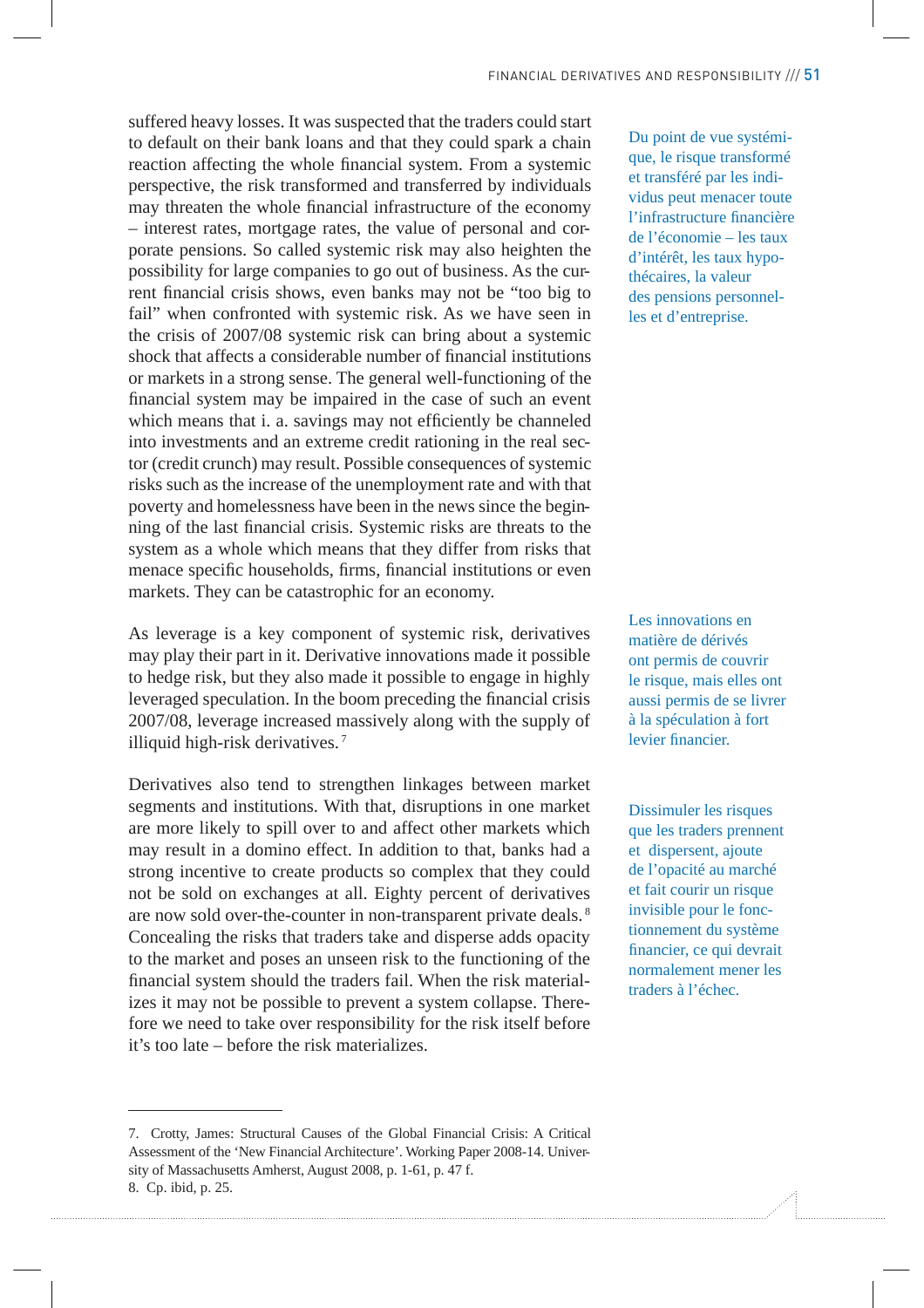#### **Risk, the unknown unknown**

It can be concluded that, on financial markets, risk has become a commodity which can be bought and sold according to mutual agreement and which seems to be even more flexible than any other product. Here, the term "risk" refers to both possible (negative) events to which probabilities can be assigned as well as to possible (negative) events to which no probabilities can be assigned. Whereas the former definition describes risk in a narrow sense, the latter definition corresponds to what we call "uncertainty". To the economist, risk is a term of art which means variation in outcome, chances of gains as well as losses. Consider someone who offers his friend the choice of either receiving a euro or flipping the euro and getting two euros if it comes up heads, and nothing if it comes up tails. A 50 percent chance of receiving two euros is, statistically speaking, worth one euro. Flipping the coin is riskier, however, because two euros or nothing is a more variable outcome than one euro with certainty.

In the financial world, very few problems are akin to coin-tossing problems. In coin-tossing situations we are faced with sharp and objective probabilities which our decisions can be guided by. A typical coin toss is not uncertain, because we know with surety that the probability of either event is 50 percent. Financial decisions are often influenced by much more complex and nuanced conditions. With regard to derivatives, we can assert that their value changes over time and depends on the future behavior of the underlying financial commodity (prices, interest rates etc.) from which the derivative is derived. This behavior is, as of today, unknown. Depending on the unknown future, the risk associated with derivatives is therefore much more difficult to assess. In dealing with derivatives, we cannot know the risks we face, neither now nor in the future, but we must act as if we did, when we strike a deal.

# **Risk and Ethics**

As a matter of fact, risk is inherent in all business activities regardless of the economic order. The critical concern, therefore, is not whether the element of risk is present in a certain business activity. (For risk creates opportunities for economic activity, investment and commerce which contribute to a well-functioning and productive economy.) It is rather the impact of a given transaction on the aggregate level of risk which the community has to bear. On the level of the individual trader, risk can be reduced or remains the same by being transformed and transferred. But this is not the case on the systemic level. If a derivative transaction resulted in an increase of the aggregate level of risk, it might negatively affect economic activity and burden those who are not primarily involved in the transaction. From an ethical per-

Puisqu'il dépend d'un futur inconnu, le risque associé aux produits dérivés est donc difficile à évaluer.

Si une transaction sur des instruments dérivés entraîne une augmentation du niveau agrégé de risque, elle pourrait affecter négativement l'activité économique et faire porter un fardeau à ceux qui ne sont pas principalement impliqués dans la transaction. Du point de vue éthique, les opérations sur des instruments dérivés doivent être considérées comme des situations sociales à risque et ce type de risque ne peut être assumé par les individus ou les groupes qui ne l'ont pas créé.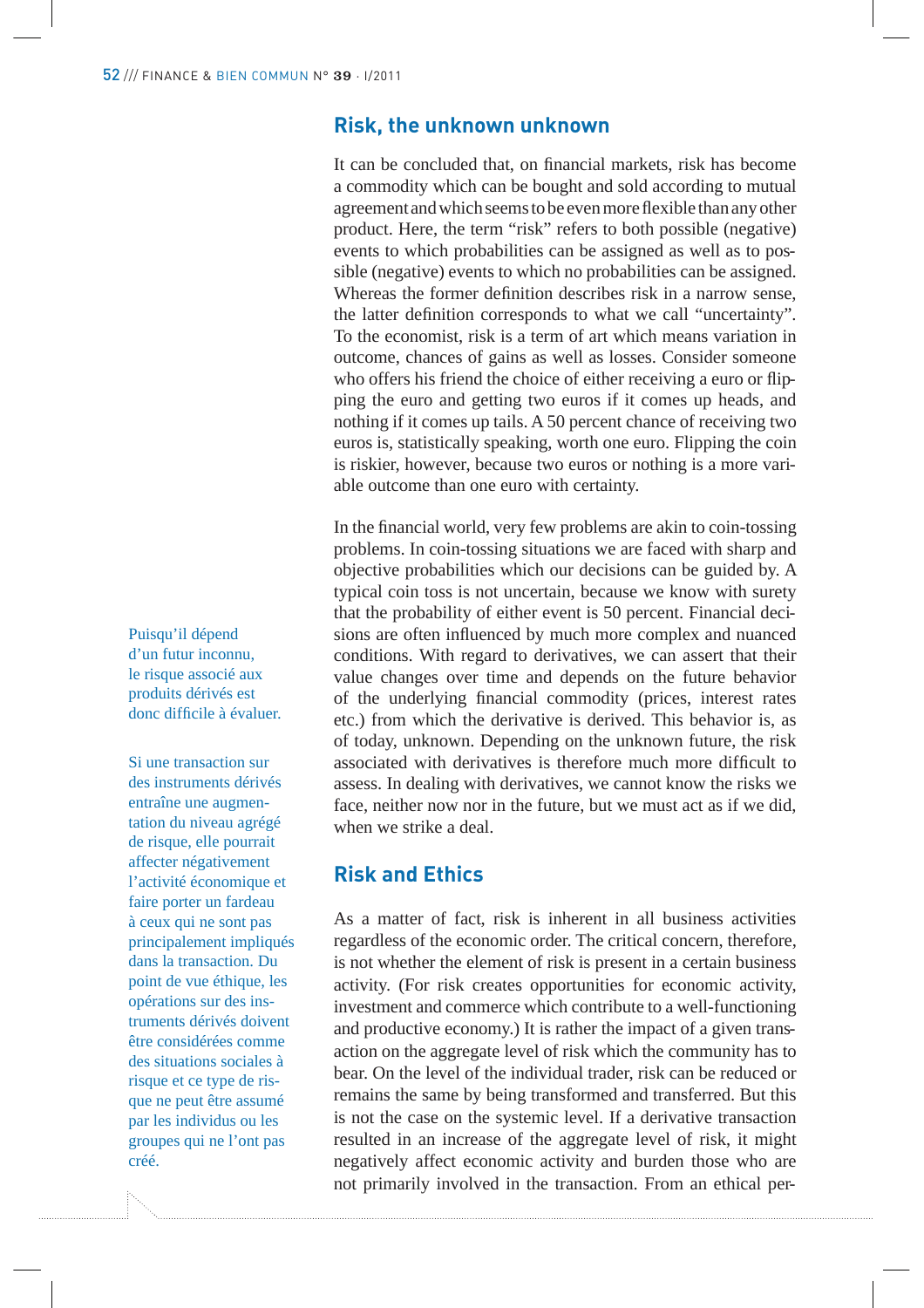spective, derivative transactions have to be considered as social situations of risk as risks may have to be borne by individuals or groups who have not created the risk. Thus, derivatives have social externalities. Even if the damage or the loss incurred is only potential, as decisions are made under the conditions of uncertainty, they are of ethical relevance.

# **The Materialization of the Risk**

Ethical problems while dealing with risk arise when – in the event of the materialization of the risk - those bearing the risk suffer a loss of welfare which infringes their rights to individual goods such as physical integrity, well-being and the right to pursue their projects. A systemic financial crisis can involve a massive infringement of rights as it is no more assured that the rights of individual agents are protected. Due to the fact that the breakdown of financial markets can result in extremely adverse effects, institutions both governmental and non-governmental, may be prevented from securing the conditions needed to insure common and public goods. As a matter of fact, there is usually no compensation paid to the ones actually harmed. The process of carrying out the payments and ascertaining the appropriate compensation would involve enormous transaction costs. Besides, often it is impossible to identify the risk imposer as we are dealing with cumulative and multidimensional risks. A well-functioning financial market is therefore morally relevant as it is an indispensable element for the protection of rights. With reference to derivatives, we have to make sure that there are certain negative events that must not be risked and ought to be prevented if possible even if the probability of their occurrence is low. We need detailed considerations and analyses, especially on the impact of derivatives on systemic risk. This is also important as the financial crisis 2007/08 made obvious some upsetting deficits in risk management. Systemic risks caused by financial innovations were neglected. In addition to that, the assumptions in the estimations and calculations of risk were in many cases unwarranted as they portrayed the illusion of being able to make reliable estimations and calculations of probability. The problems cannot always be traced to the derivatives as such. Often, ultimate failures of the top management, who do not see through complicated derivatives transactions, lead to financial catastrophes, as the Barings case illustrates. In order to deal responsibly with financial risk we need to be aware of the fact that the creation and dispersion of risk is ethically relevant, even before a financial catastrophe occurs.

Risk is absolutely central to derivative instruments as well as to the handling of them. The reason we need to care about derivatives lies in their ability to provide tools for the management of risk, as well as in their power to fuel the individual and – most

Une crise financière systémique peut entraîner une violation massive des droits car les droits des agents individuels ne sont plus protégés. Un bon fonctionnement du marché financier est donc moralement pertinent, car il est un élément indispensable pour la protection des droits.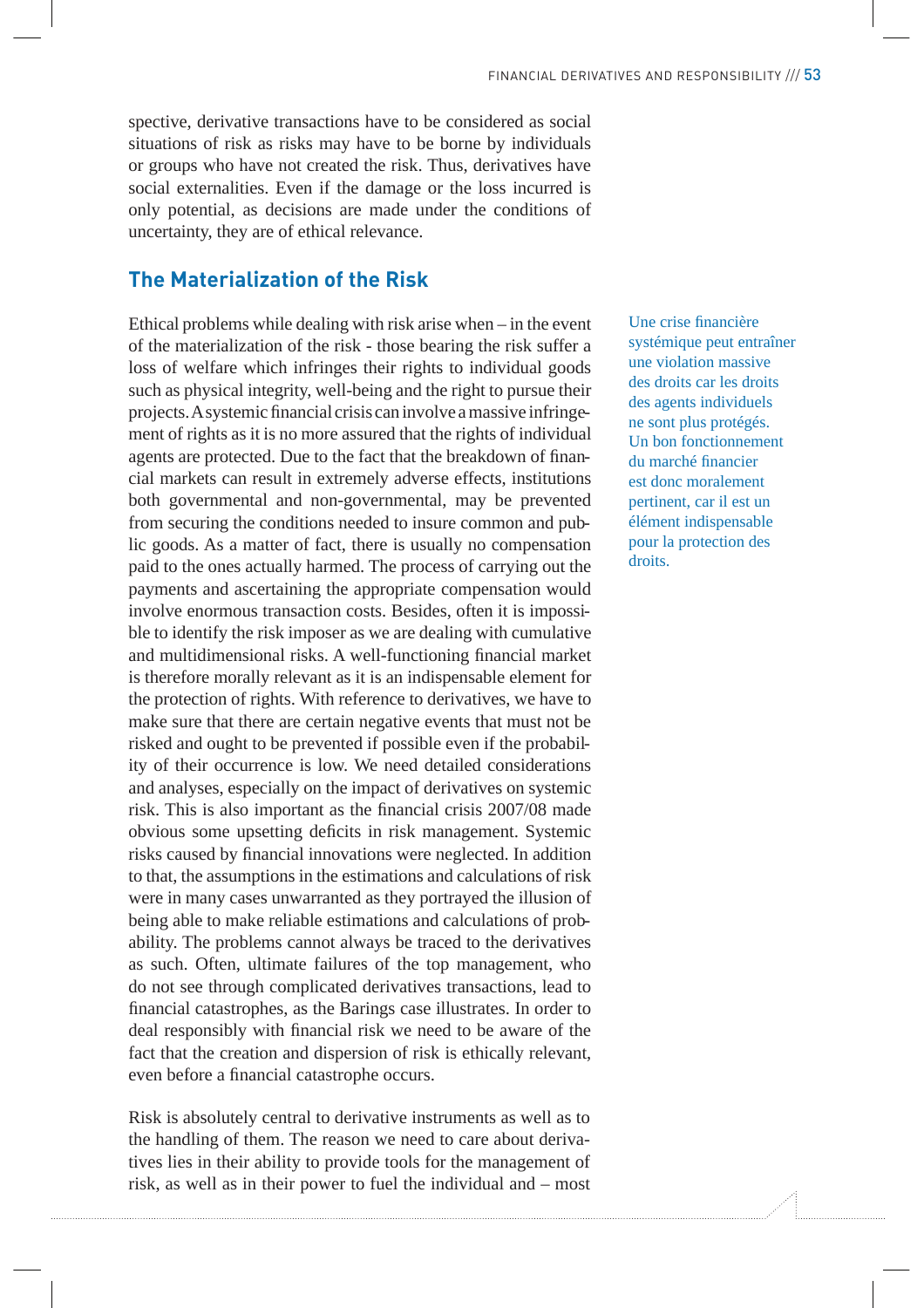Nous avons besoin de directives qui aident à prévenir les crises systémiques fournissant des méthodes de précaution – tant au niveau micro-éthique qu'au niveau macroéthique.

En intégrant le concept de prévention des risques systémiques dans la théorie et la pratique, les modèles de risque devraient être revus.

S'ils sont soigneusement choisis et traités, les dérivés peuvent réduire le risque inhérent aux affaires. Néanmoins, il y a des opérations qui peuvent engendrer des effets de levier puissants tout en créant des risques avec une influence négative sur la stabilité économique.

importantly – the systemic dispersion of risk. Systemic risk can be catastrophic for an economy as it may lead to a system collapse and the violation of fundamental human rights. Therefore we need guidelines which help prevent systemic crises providing precautionary methods – both for the micro- and the macroethical level:

- 1. Avoidance of systemic risk
- 2. Distinguishing risk-generating from risk-dispersing instruments
- 3. Transparency through oversight

## **The Avoidance of Systemic Risk**

First, we need macroprudential insight which should focus on the financial system as a whole and which seeks to avoid and at least to minimize system-wide distress. We need to understand that risk is endogenously created and transported through the system. Surveillance needs to be accomplished internationally as market participants act on a global level. As far as derivatives are concerned, their impact on the systemic level of risk is still unclear. Further research is required by scientists as well as finance practitioners and professionals in order to bring to light which derivative transactions on the microethical level pose a cumulative risk to the well-functioning of the entire system. By integrating the concept of systemic risk avoidance into theory and practice, calibrations and models of risk would have to be adjusted.

## **Distinguishing risk-generating from risk-dispersing instruments**

Second, we need to develop methods to distinguish risk-generating from risk-dispersing derivative instruments. Whereas carefully chosen derivative deals may reduce the risk inherent in doing business, there are transactions which can provide powerful leverage mechanisms for creating risk with a negative influence on economic stability. More risk can be created for example when by hedging some risks, individual investors gain exposure to another risk. In addition to that, derivatives can also be riskgenerating when the risk involved in the transaction is concentrated not among those most capable of bearing it, but among those most willing to take it. Individual traders and institutions may be too confident to bear massive risk jeopardizing the welfare of the system.

The second guideline focuses mainly on connecting the microethical and the macro-ethical sphere: With derivatives, individual traders can place enormous volumes of bets on the movement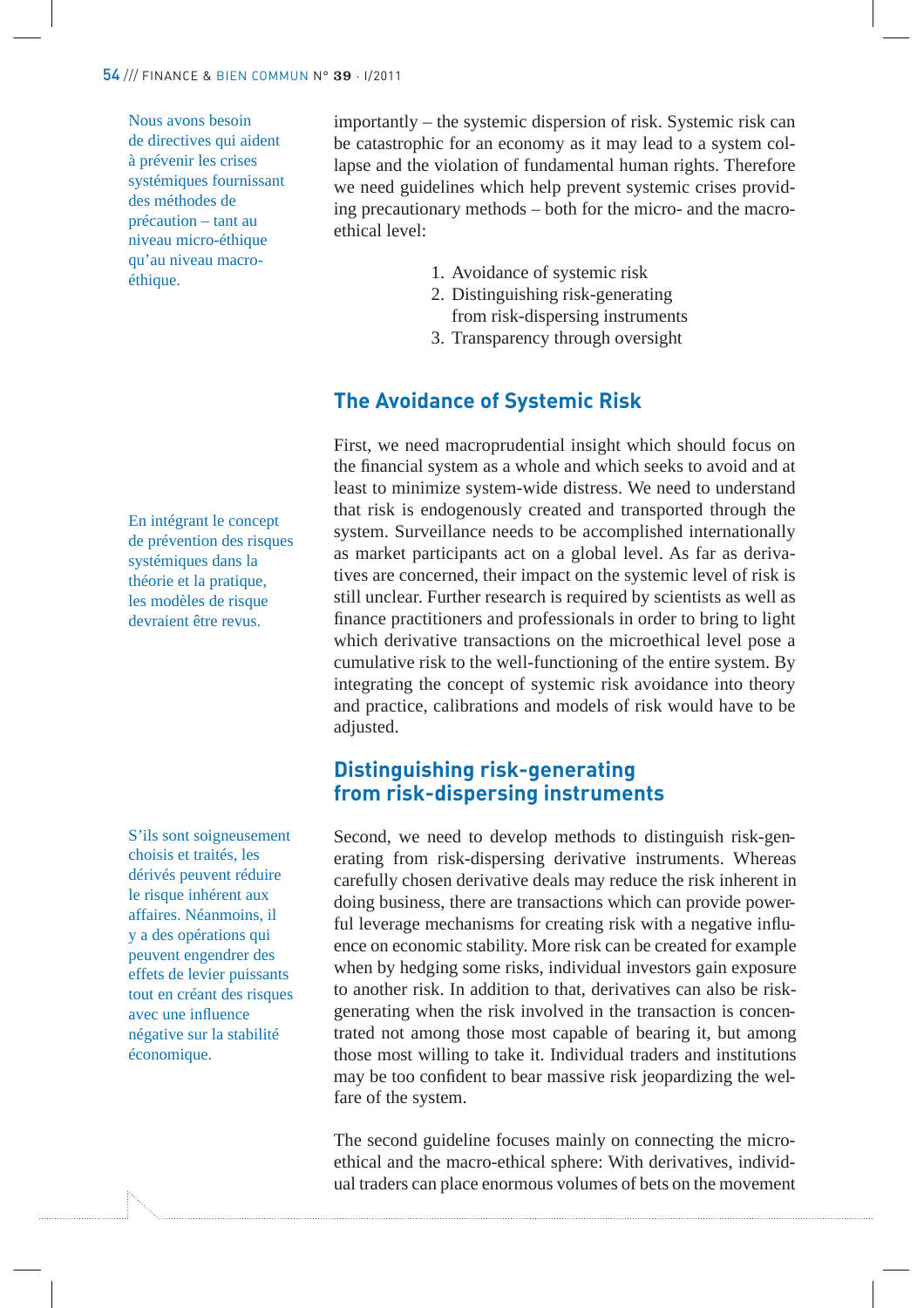of market variables. Especially those derivative transactions involving short-selling, credit default swaps or the speculation on food prices have often been said to be risk-generating, market-destabilizing and welfare-reducing. Also, it is often assumed that speculative derivatives trading used for gambling purposes may increase the risk-bearing of both contract parties, just as gamblers increase their risk by betting. There is empirical evidence that this is likely to result in increased market risk, reduced investor returns, price distortions and bubbles which diminish social welfare. Definitely, more research is needed on the riskstructure of different derivative forms and critical concerns have to be checked closely.

Although the second guideline addresses in particular the behavior of market participants, it seems unrealistic for individual parties to be able to assess which derivative strategy might be risk-generating and which might be risk-dispersing because they only play a small part in the global system of risk. Therefore, institutional regulation is needed to make sure that traders only take over the risks they are able to bear. This can be achieved by demanding risk-adequate collateral such as margin deposits, on exchanges as well as and most importantly on OTC-markets.

## **Transparency through oversight**

Third, we need to establish transparency through regulatory oversight. In general the writer of the derivative contract doesn't know the identity of the current owner of the contract. In addition to that, the regulator or the state agency, typically the central bank which is in charge of macro-prudential supervision doesn't know it either. Subsequently, it is impossible at this point to determine whether the current distribution of risk inherent in the derivative contracts is systemically stabilizing or destabilizing and whether the owners of the contracts are to interconnected or too big to fail. Very often, it is argued that it is useless to regulate derivatives any further, as traders always find a way to circumvent regulatory acts. Furthermore, it may seem questionable whether regulatory institutions charged to oversee transactions and to foresee systemic risk can realistically accomplish their task as even institutional investors and rating agencies failed to do so prior to the crisis of 2007/08. It is self-evident that systemic risk cannot be completely prevented from occurring, neither by securities regulators nor by !nancial market authorities. Transparency, expertise and resources are needed to analyze and to determine which risks are ethically acceptable and which are not. Still, this must not prevent us from trying. There is an ethical imperative to gather and share information and to set up regulatory institutions charged to monitor systemic risks created or dispersed by financial instruments and to alert market participants if a buildup of systemic risk is likely to occur.

La régulation institutionnelle est nécessaire pour s'assurer que les traders ne prennent que les risques qu'ils sont capables d'assumer.

Il y a un impératif éthique pour recueillir et partager des informations et mettre en place des institutions de régulation chargées de surveiller les risques systémiques créés ou dispersés par les instruments financiers et alerter les acteurs du marché si une accumulation de risque systémique est susceptible de se produire.